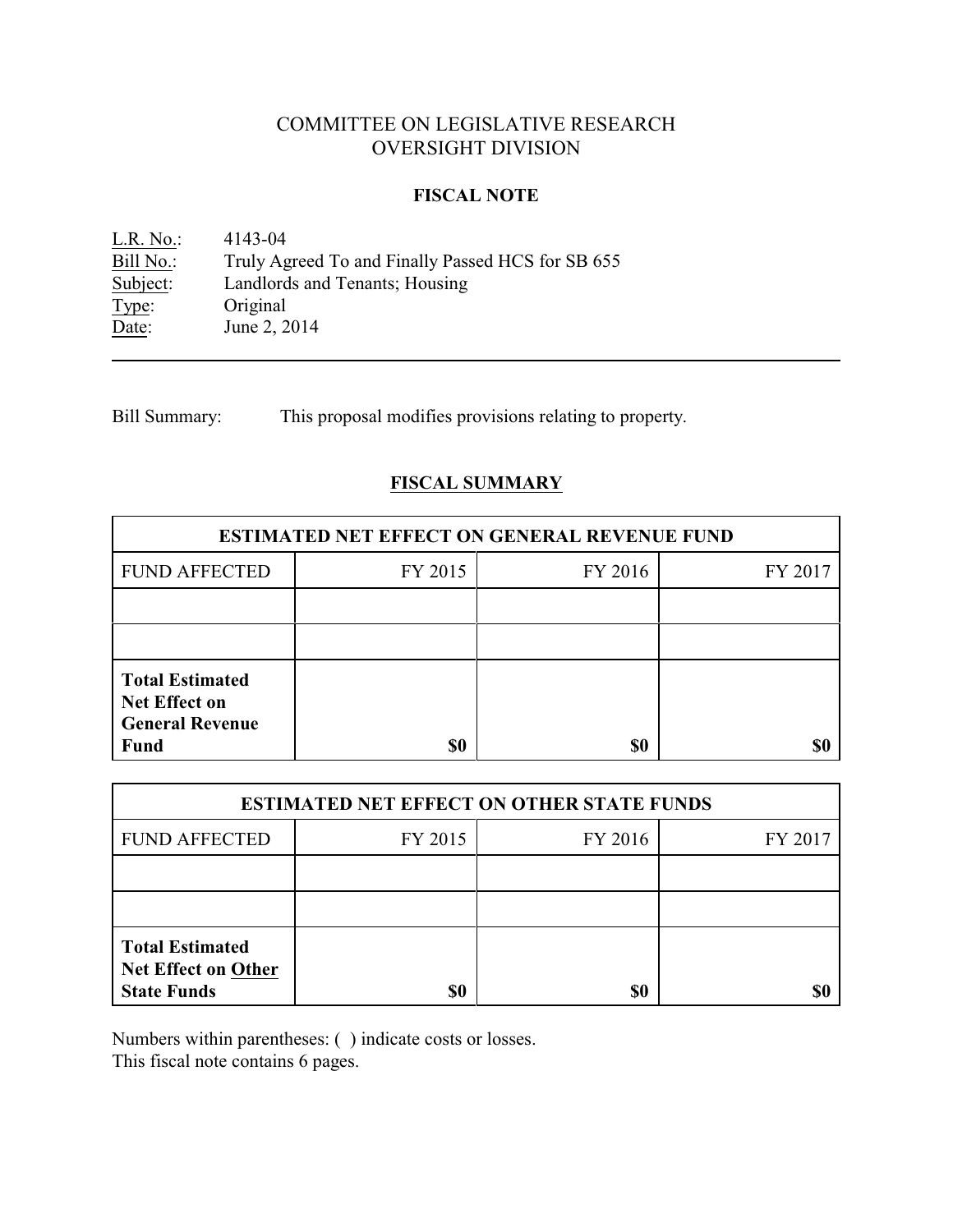L.R. No. 4143-04 Bill No. Truly Agreed To and Finally Passed HCS for SB 655 Page 2 of 6 June 2, 2014

| <b>ESTIMATED NET EFFECT ON FEDERAL FUNDS</b>                               |         |         |         |  |  |
|----------------------------------------------------------------------------|---------|---------|---------|--|--|
| <b>FUND AFFECTED</b>                                                       | FY 2015 | FY 2016 | FY 2017 |  |  |
|                                                                            |         |         |         |  |  |
|                                                                            |         |         |         |  |  |
| <b>Total Estimated</b><br><b>Net Effect on All</b><br><b>Federal Funds</b> | \$0     | \$0     |         |  |  |

| <b>ESTIMATED NET EFFECT ON FULL TIME EQUIVALENT (FTE)</b>    |         |         |         |  |  |
|--------------------------------------------------------------|---------|---------|---------|--|--|
| <b>FUND AFFECTED</b>                                         | FY 2015 | FY 2016 | FY 2017 |  |  |
|                                                              |         |         |         |  |  |
|                                                              |         |         |         |  |  |
| <b>Total Estimated</b><br><b>Net Effect on</b><br><b>FTE</b> |         |         |         |  |  |

 $\Box$  Estimated Total Net Effect on All funds expected to exceed \$100,000 savings or (cost).

 $\Box$  Estimated Net Effect on General Revenue Fund expected to exceed \$100,000 (cost).

| <b>ESTIMATED NET EFFECT ON LOCAL FUNDS</b> |     |     |     |  |
|--------------------------------------------|-----|-----|-----|--|
| FUND AFFECTED<br>FY 2016<br>FY 2015        |     |     |     |  |
| <b>Local Government</b>                    | \$0 | \$0 | \$( |  |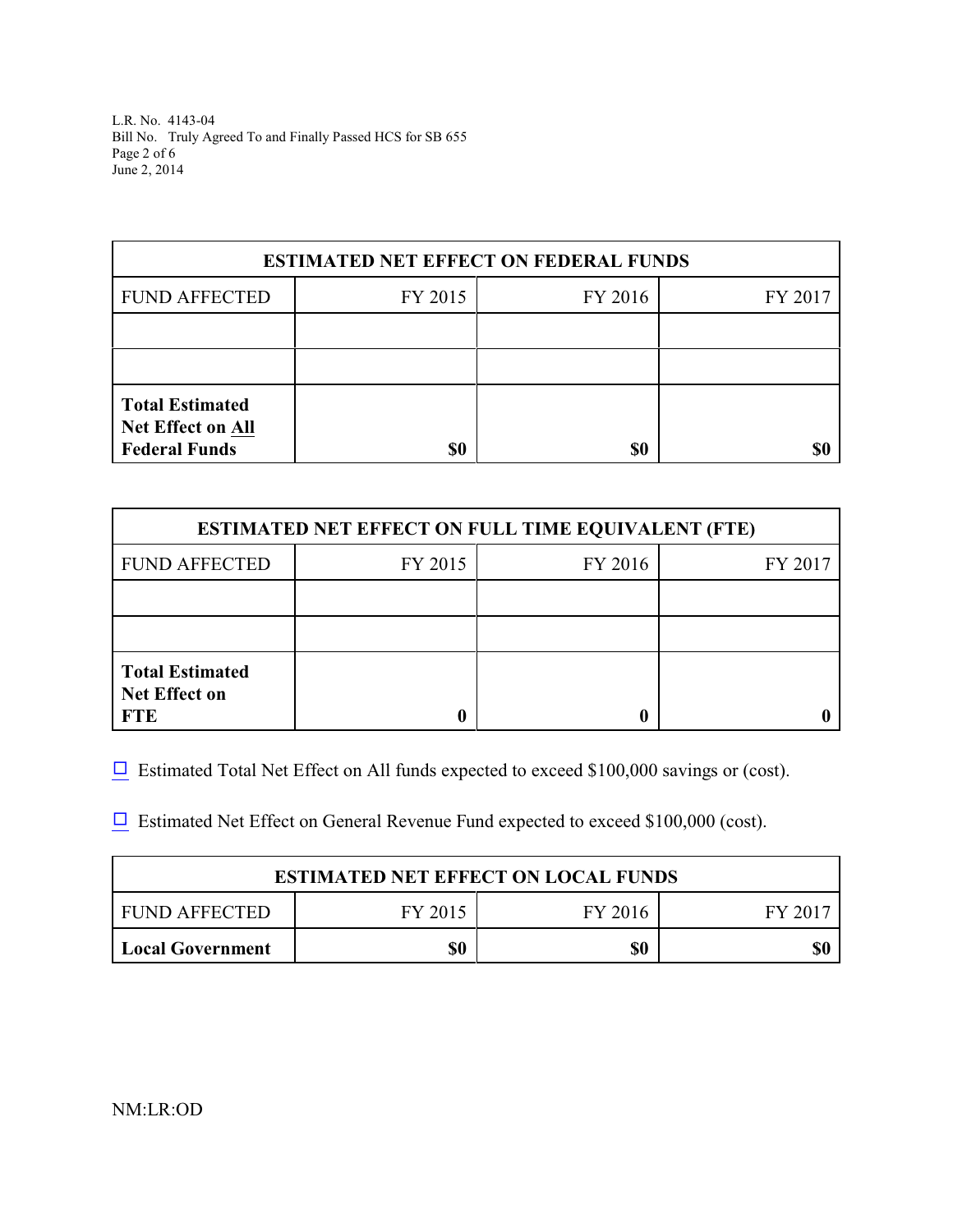L.R. No. 4143-04 Bill No. Truly Agreed To and Finally Passed HCS for SB 655 Page 3 of 6 June 2, 2014

# **FISCAL ANALYSIS**

## ASSUMPTION

#### §67.281 - Installation of Fire Sprinklers

Officials at the **Department of Economic Development** and the **Department of Public Safety's Division of Fire Safety** assume no fiscal impact to their respective agencies from this proposal.

Officials at **St. Louis County** assume no fiscal impact from this proposal.

In response to a previous version, officials at the **City of Columbia** assumed there is no fiscal impact from this proposal.

§§441.005, 441.500, 441.760, 441.770, 569.130 - Who may lawfully occupy rental property

Officials at the **Office of the State Courts Administrator (CTS)** assume this proposal would not result in a fiscal impact in excess of \$100,000.

**Oversight** assumes that any costs from CTS relating to this proposal could be absorbed within their current appropriation level.

Officials at the **Department of Economic Development's Missouri Housing Development Commission** assume no fiscal impact from this proposal.

§§512.180, 534.060, 534.350, 534.360, 534.380, 535.030, 535.110, 535.160, 535.170, 535.200, 535.210 - Removes the option for a trial de novo in landlord-tenant actions

Officials at the **Office of the Attorney General** assume that any potential costs arising from this proposal can be absorbed with existing resources.

Officials at the **Office of the State Public Defender** and the **Office of Prosecution Services** each assume no fiscal impact to their respective agencies from this proposal.

Officials at the **Office of the State Courts Administrator (CTS)** assume this proposal would not result in a fiscal impact in excess of \$100,000.

**Oversight** assumes that any costs from CTS relating to this proposal could be absorbed within their current appropriation level.

NM:LR:OD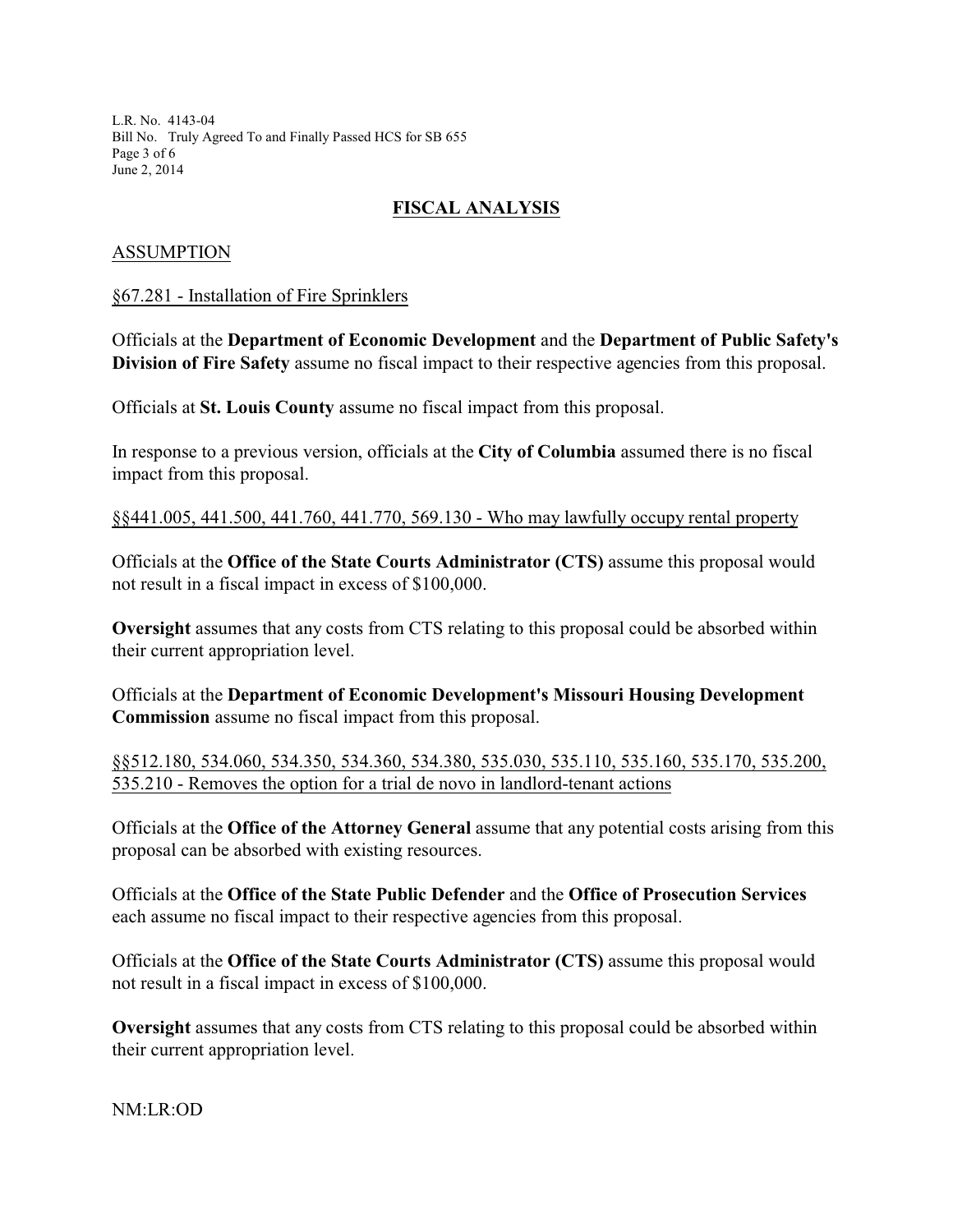L.R. No. 4143-04 Bill No. Truly Agreed To and Finally Passed HCS for SB 655 Page 4 of 6 June 2, 2014

#### ASSUMPTION (continued)

Officials at the **Springfield Police Department** assume no fiscal impact from this proposal.

In response to a previous version, officials at the **Columbia Police Department**, the **Jefferson City Police Department**, **Cole County Sheriff's Department**, the **Office of Sheriff of Jackson County** and the **Boone County Sheriff's Department** each assumed no fiscal impact to their respective organizations from this proposal.

### §516.350 - Allows liens of judgments to be revived

Officials at the **Office of the Attorney General** assume that any potential costs arising from this proposal can be absorbed with existing resources.

Officials at the **Office of Prosecution Services** and the **Office of the State Public Defender** each assume no fiscal impact to their respective agencies from this proposal.

Officials at the **Office of the State Courts Administrator (CTS)** assume this proposal would not result in a fiscal impact in excess of \$100,000.

**Oversight** assumes that any costs from CTS relating to this proposal could be absorbed within their current appropriation level.

#### Bill as a Whole

Officials at the **City of Kansas City**, **Platte County**, the **Mississippi County Recorder of Deeds**, and the **St. Louis Board of Election Commission** each assume there is no fiscal impact to their respective organizations from this proposal.

| <b>FISCAL IMPACT - State Government</b> | FY 2015            | FY 2016 | FY 2017 |
|-----------------------------------------|--------------------|---------|---------|
|                                         | $(10 \text{ Mo.})$ |         |         |

| \$0 | \$0 | \$0 |
|-----|-----|-----|
|     |     |     |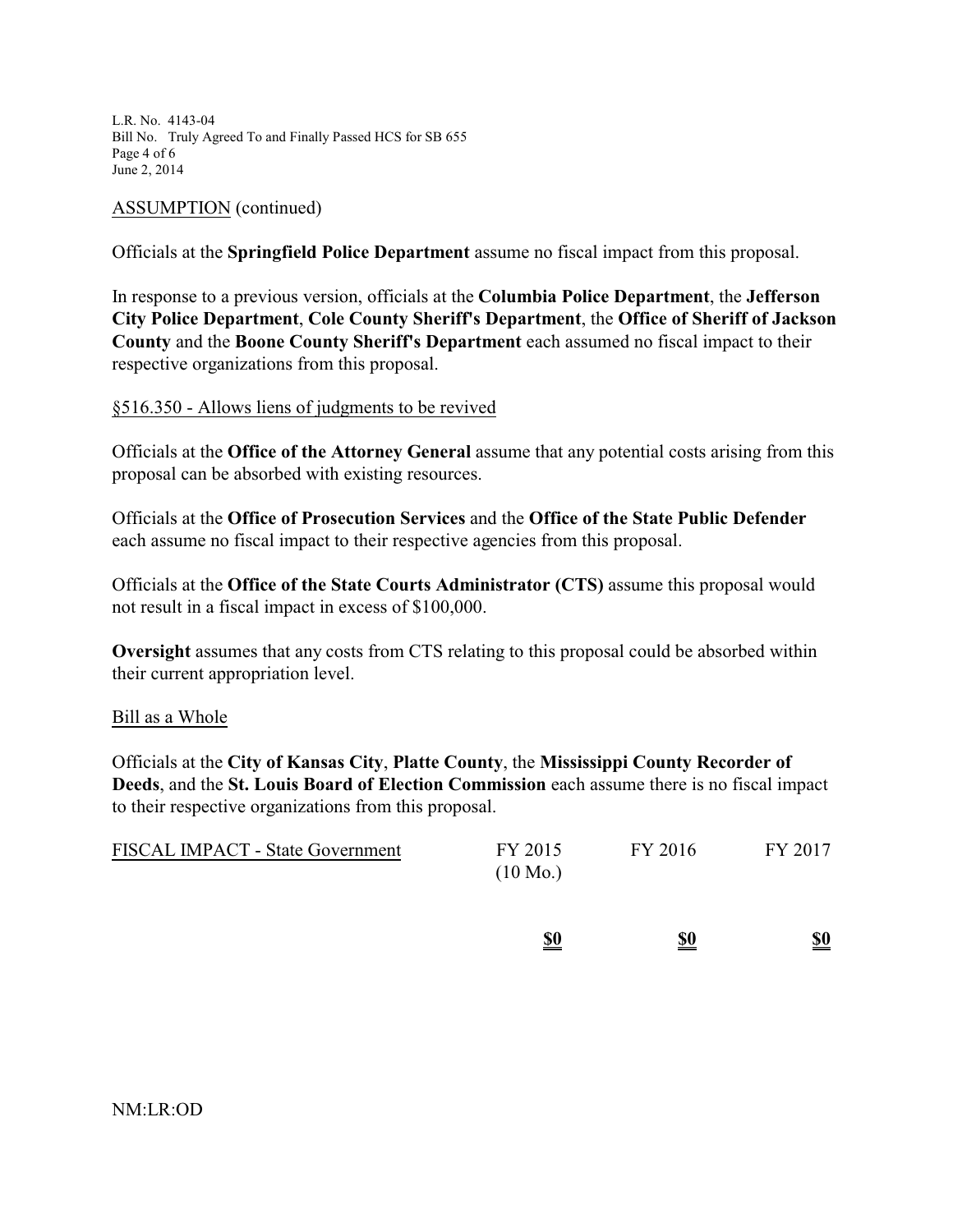L.R. No. 4143-04 Bill No. Truly Agreed To and Finally Passed HCS for SB 655 Page 5 of 6 June 2, 2014

| $(10 \text{ Mo.})$ |            |            |
|--------------------|------------|------------|
| <u>\$0</u>         | <u>\$0</u> | <u>\$0</u> |

### FISCAL IMPACT - Small Business

There could be a potential positive benefit for small business landlords as a result of this proposal.

### FISCAL DESCRIPTION

The proposed legislation appears to have no direct fiscal impact.

This legislation is not federally mandated, would not duplicate any other program and would not require additional capital improvements or rental space.